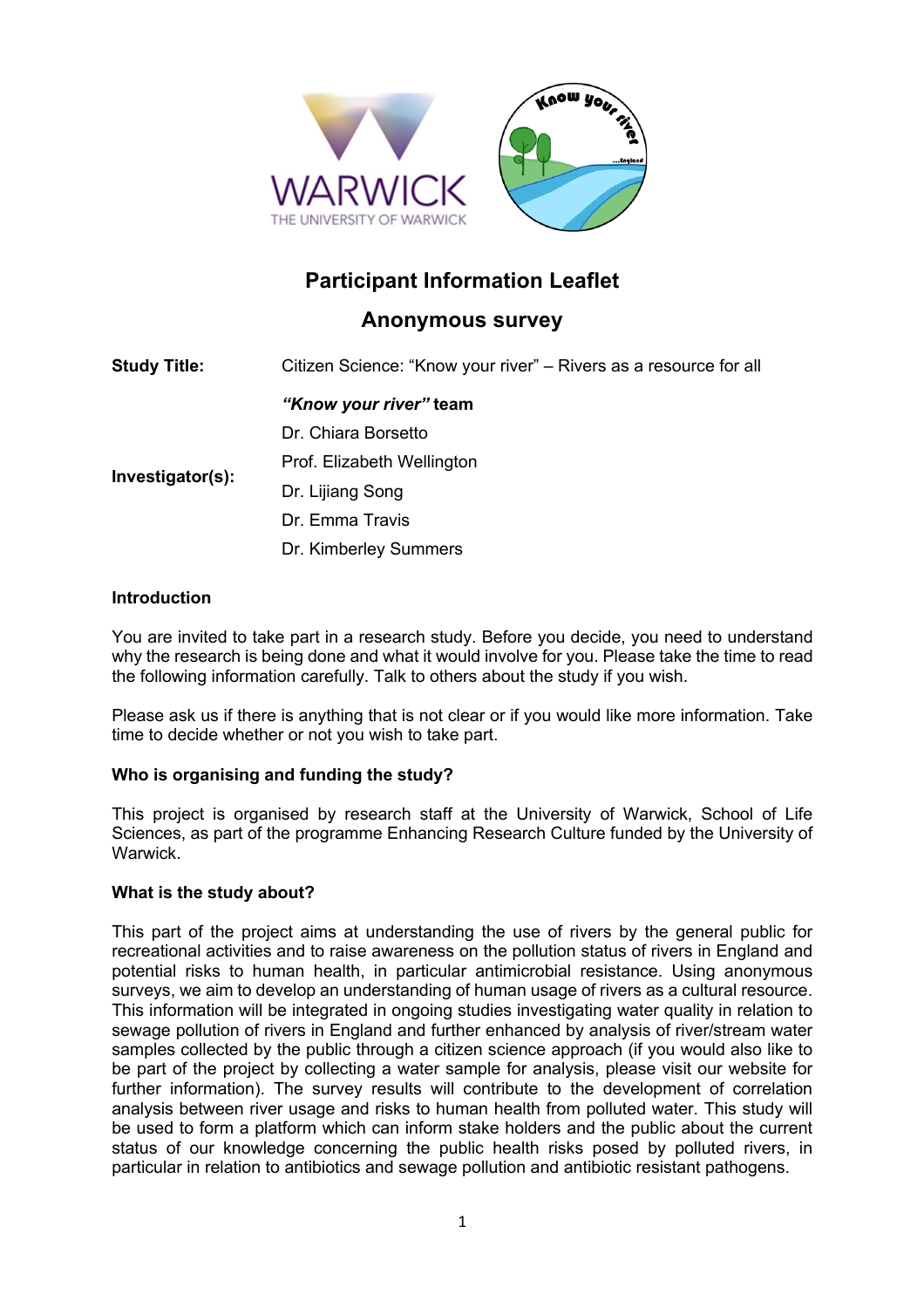# **What would taking part involve?**

Participants will only be required to fill an online anonymous survey which will take approximately 8 minutes.

# **Do I have to take part?**

No. Participation in this study is completely voluntary. You can also choose to withdraw your participation without giving a reason by closing your internet browser before submission of the survey. After submission, your responses cannot be withdrawn as they are collected anonymously and cannot be identified.

# **What are the possible benefits of taking part in this study?**

Your participation will allow to gather insightful knowledge on river usage and pollution perception from the public. Based on the results from this study, we aim to build a platform for discussion of the current status of important environmental resources such as rivers with third party organisations and develop public awareness and interest in the science of ecosystem analysis as well as giving ownership to the fight against pollution of our environment.

# **Expenses and payments**

Participation is voluntary and free. No payment or reimbursement will be provided.

# **Will my taking part be kept confidential?**

Data submitted through the online survey will be collected anonymously (IP address or other identifiable data will not be collected). Data will be kept confidential and only accessed by members of the research team at University of Warwick for data analysis. Research anonymous data will be kept for 3 years after the project end.

#### **What will happen to the data collected about me?**

As a publicly-funded organisation, the University of Warwick have to ensure that it is in the public interest when we use personally-identifiable information from people who have agreed to take part in research. This means that when you agree to take part in a research study, such as this, we will use your data in the ways needed to conduct and analyse the research study.

We will be using information from you in order to undertake this study and will act as the data controller for this study. We are committed to protecting the rights of individuals in line with data protection legislation. The software Qualtrics used for survey collection will act as data processor.

No identifiable data will be collected from you as part of this study. This means that once your responses have been submitted to the research team, it will not be possible to withdraw this data as your individual responses cannot be identified.

# **Data Sharing**

Your rights to access, change or move your information are limited, as we need to manage your information in specific ways in order for the research to be reliable and accurate. The University of Warwick has in place policies and procedures to keep your data safe.

This data may also be used for future research, including impact activities following review and approval by an independent Research Ethics Committee and subject to your consent at the outset of this research project.